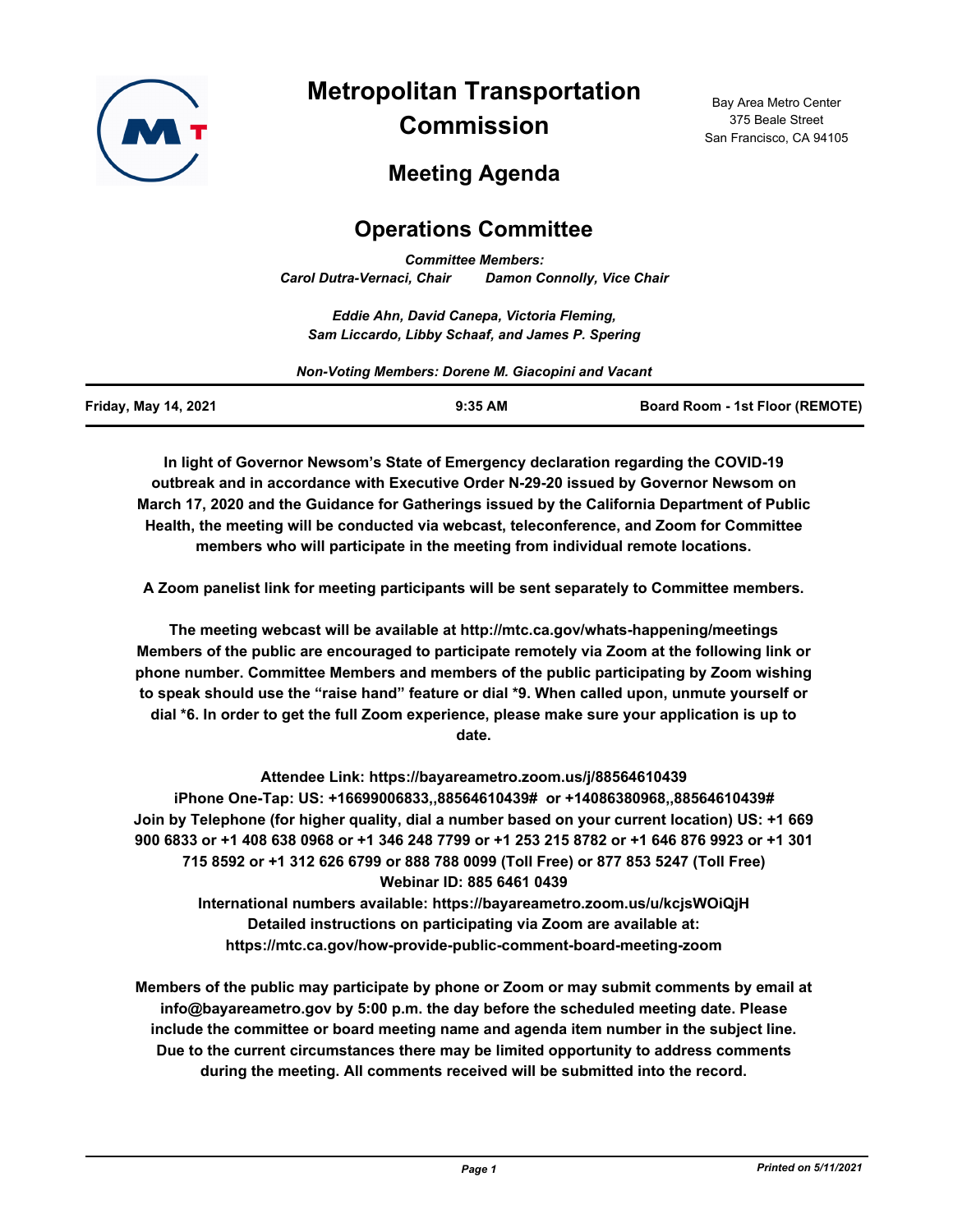#### **1. Roll Call / Confirm Quorum**

*Quorum: A quorum of this committee shall be a majority of its regular non-ex-officio voting members (5).*

# **2. Pledge of Allegiance / Acknowledgement of the Flag**

## **3. Compensation Announcement – Clerk of the Committee**

### **4. Consent Calendar**

| 4a. | 21-0570             | Minutes of the April 9, 2021 Meeting                                                                                                                                                                                                                                                              |
|-----|---------------------|---------------------------------------------------------------------------------------------------------------------------------------------------------------------------------------------------------------------------------------------------------------------------------------------------|
|     | Action:             | <b>Committee Approval</b>                                                                                                                                                                                                                                                                         |
|     | Attachments:        | 4a OPS Minutes Apr 2021.pdf                                                                                                                                                                                                                                                                       |
| 4b. | 21-0607             | <b>Customer Account Management Platform Contract Actions:</b><br>Purchase Order Amendment - Technical Salesforce Integration and<br>Administration Services: Sapient Corporation (\$2,467,845)<br>Purchase Order Amendment - Salesforce Licenses: Carahsoft<br>ii.<br>Technology Corp (\$209,500) |
|     | <b>Action:</b>      | <b>Committee Approval</b>                                                                                                                                                                                                                                                                         |
|     | <b>Presenter:</b>   | Shauna Callow                                                                                                                                                                                                                                                                                     |
|     | Attachments:        | 4b Customer Account Platform Contract Actions.pdf                                                                                                                                                                                                                                                 |
| 4c. | 21-0638             | Clipper® In-Person Customer Service Centers (IPCSCs) Contract Actions:<br>i. Contract Amendment - Faneuil, Inc. (\$435,000);<br>ii. Contract Amendment - Nematode Holdings, LLC (\$300,000); and<br>iii. Funding Agreement Amendment - Alameda-Contra Costa Transit<br>District (\$250,000)       |
|     | Action:             | <b>Committee Approval</b>                                                                                                                                                                                                                                                                         |
|     | Presenter:          | Kelley Jackson                                                                                                                                                                                                                                                                                    |
|     | <b>Attachments:</b> | <b>4c Clipper IPCSC Contract Actions.pdf</b>                                                                                                                                                                                                                                                      |
| 4d. | 21-0639             | Contract Amendment - Customer Research, Education and Outreach for<br>the Clipper® Program: MIG, Inc. (MIG) (\$1,500,000)                                                                                                                                                                         |
|     | <b>Action:</b>      | <b>Committee Approval</b>                                                                                                                                                                                                                                                                         |
|     | Presenter:          | Lysa Hale                                                                                                                                                                                                                                                                                         |
|     | Attachments:        | <b>4d</b> Contract Amendment MIG.pdf                                                                                                                                                                                                                                                              |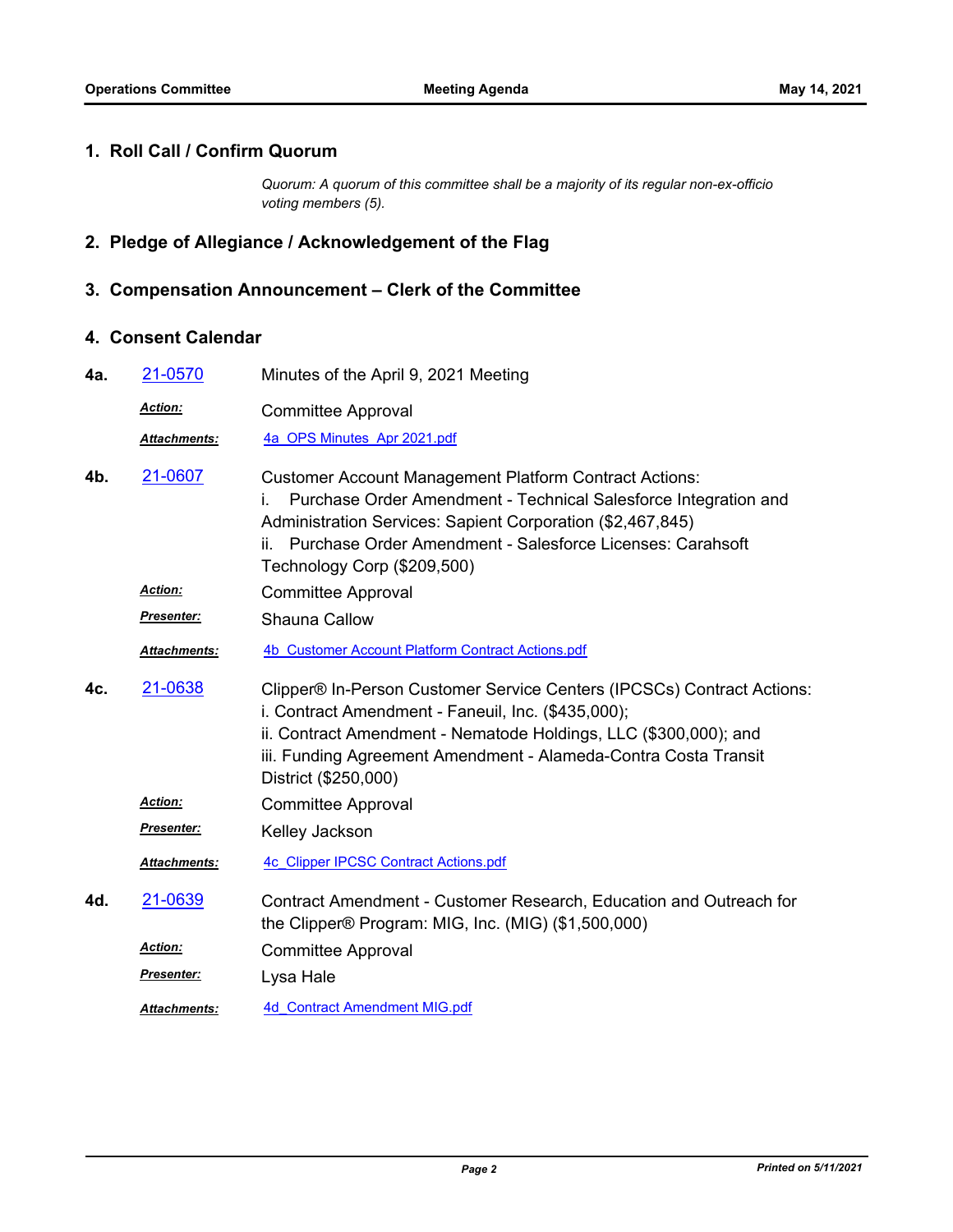| 4e.         | 21-0651           | Contract - 511 Website Support Services: Kalamuna, Inc. (\$2,000,000)                                                                                                                                                                                                                                                                                                  |
|-------------|-------------------|------------------------------------------------------------------------------------------------------------------------------------------------------------------------------------------------------------------------------------------------------------------------------------------------------------------------------------------------------------------------|
|             | <u>Action:</u>    | <b>Committee Approval</b>                                                                                                                                                                                                                                                                                                                                              |
|             | Presenter:        | Alysha Nachtigall                                                                                                                                                                                                                                                                                                                                                      |
|             | Attachments:      | 4e 511 Website Support Services Contract.pdf                                                                                                                                                                                                                                                                                                                           |
| 4f.         | 21-0716           | Contract - Grant Agreement between Metropolitan Transportation<br>Commission and State of California, Wildlife Conservation Board to Fund<br>a Regional Conservation Investment Strategy for the North Bay Baylands<br>(\$640,000 incoming)                                                                                                                            |
|             | <b>Action:</b>    | <b>Commission Approval</b>                                                                                                                                                                                                                                                                                                                                             |
|             | Presenter:        | <b>Ben Botkin</b>                                                                                                                                                                                                                                                                                                                                                      |
|             | Attachments:      | 4f RCISContractMemo May2021.pdf                                                                                                                                                                                                                                                                                                                                        |
| 4g.         | 21-0753           | Master Cooperative Agreement- Funding between Metropolitan<br>Transportation Commission and California Department of Transportation<br>for Design Services for Interstate 880 (I-880) Fiber Communications<br>Project (\$1,740,000)                                                                                                                                    |
|             | Action:           | <b>Committee Approval</b>                                                                                                                                                                                                                                                                                                                                              |
|             | <u>Presenter:</u> | <b>Emily Van Wagner</b>                                                                                                                                                                                                                                                                                                                                                |
|             | Attachments:      | 4g Coop Agreement-I-880.pdf                                                                                                                                                                                                                                                                                                                                            |
| 5. Approval |                   |                                                                                                                                                                                                                                                                                                                                                                        |
| 5а.         | 21-0571           | Incident Management Program Update and Contract Actions:<br>i. Incident Management Program Update<br>ii. Contract - Incident Management Strategic Plan: Parsons Transportation<br>Group, Inc. (\$174,900)<br>iii. Contract - Traffic Incident Management Dashboard: mySidewalk, Inc.<br>(\$300,000)<br>Update on Incident Management Program and two contract actions. |
|             |                   |                                                                                                                                                                                                                                                                                                                                                                        |

- i. Information *Action:*
	- ii. Committee Approval
	- iii. Committee Approval
- *Presenter:* Sarah Burnworth
- *Attachments:* [5a\\_Incident Management Program Contracts.pdf](http://mtc.legistar.com/gateway.aspx?M=F&ID=57c23cb8-d635-4644-abd3-298a7988d650.pdf)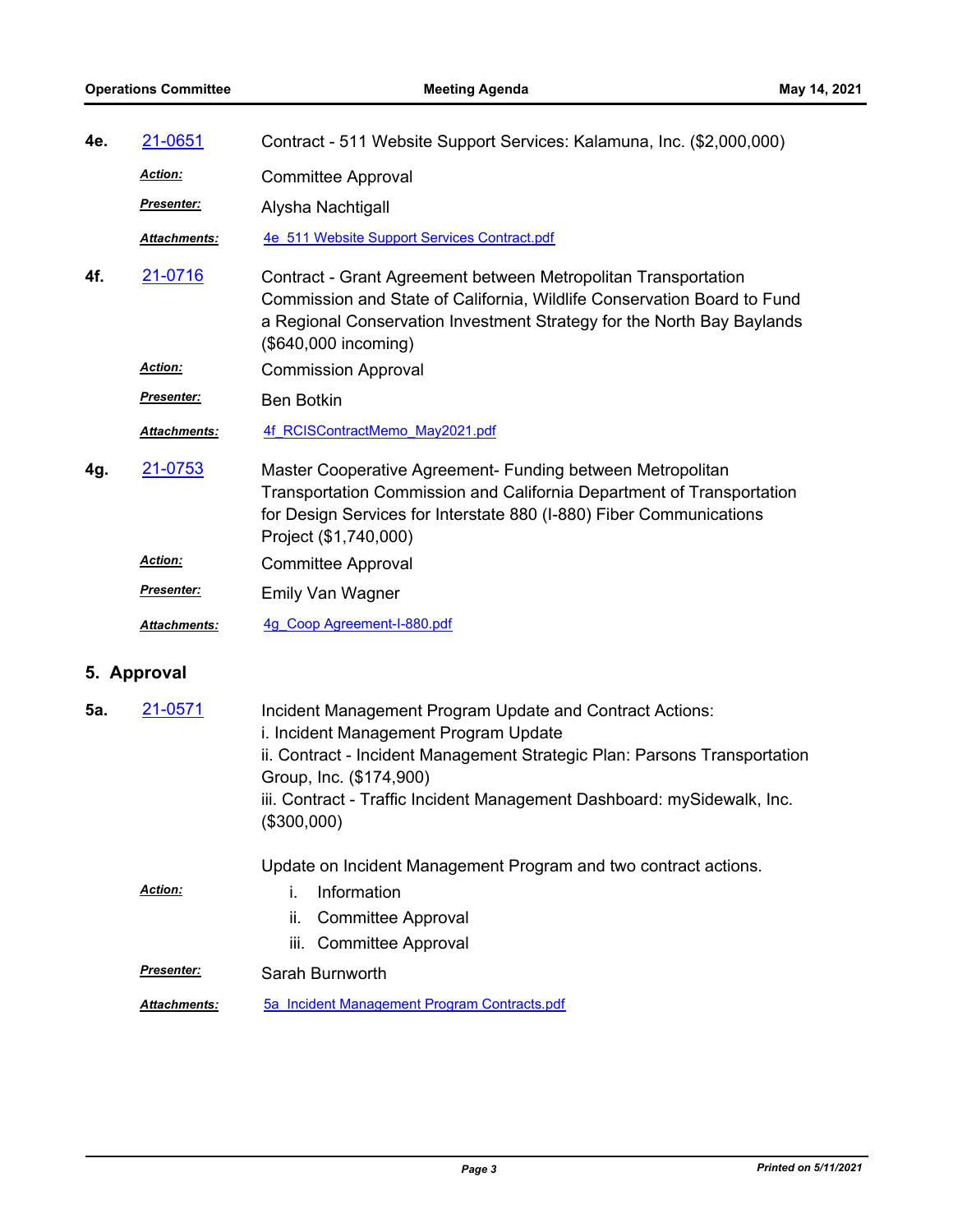| 5b. | 21-0640             | Clipper® Contract: Next-Generation Clipper (C2) Customer Service                                                                                                                                                 |
|-----|---------------------|------------------------------------------------------------------------------------------------------------------------------------------------------------------------------------------------------------------|
|     |                     | Center: WSP USA Services, Inc. (WSP) (\$20,709,014)                                                                                                                                                              |
|     |                     | Approval to enter into a contract with WSP USA Services, Inc. (WSP) in<br>the amount of \$20,709,014 as the customer service center vendor for the<br>Next Generation Clipper (C2) regional fare payment system. |
|     | <b>Action:</b>      | <b>Committee Approval</b>                                                                                                                                                                                        |
|     | Presenter:          | Jason Weinstein                                                                                                                                                                                                  |
|     | <b>Attachments:</b> | 5b Next Gen Clipper Customer Service Center Vendor Contract Recommendat                                                                                                                                          |

### **6. Public Comment / Other Business**

|                     | Committee Members and members of the public participating by Zoom wishing to speak<br>should use the "raise hand" feature or dial *9. |
|---------------------|---------------------------------------------------------------------------------------------------------------------------------------|
| 21-0694             | Correspondence Received                                                                                                               |
| <u>Action:</u>      | Information                                                                                                                           |
| <b>Attachments:</b> | 6 Correspondence-FSP Letter Lima Tow PII.pdf                                                                                          |

### **7. Adjournment / Next Meeting**

**The next meeting of the Operations Committee will be Friday, June 11, 2021 at 9:35 a.m. remotely and by webcast as appropriate depending on the status of any shelter in place orders. Any changes to the schedule will be duly noticed to the public.**